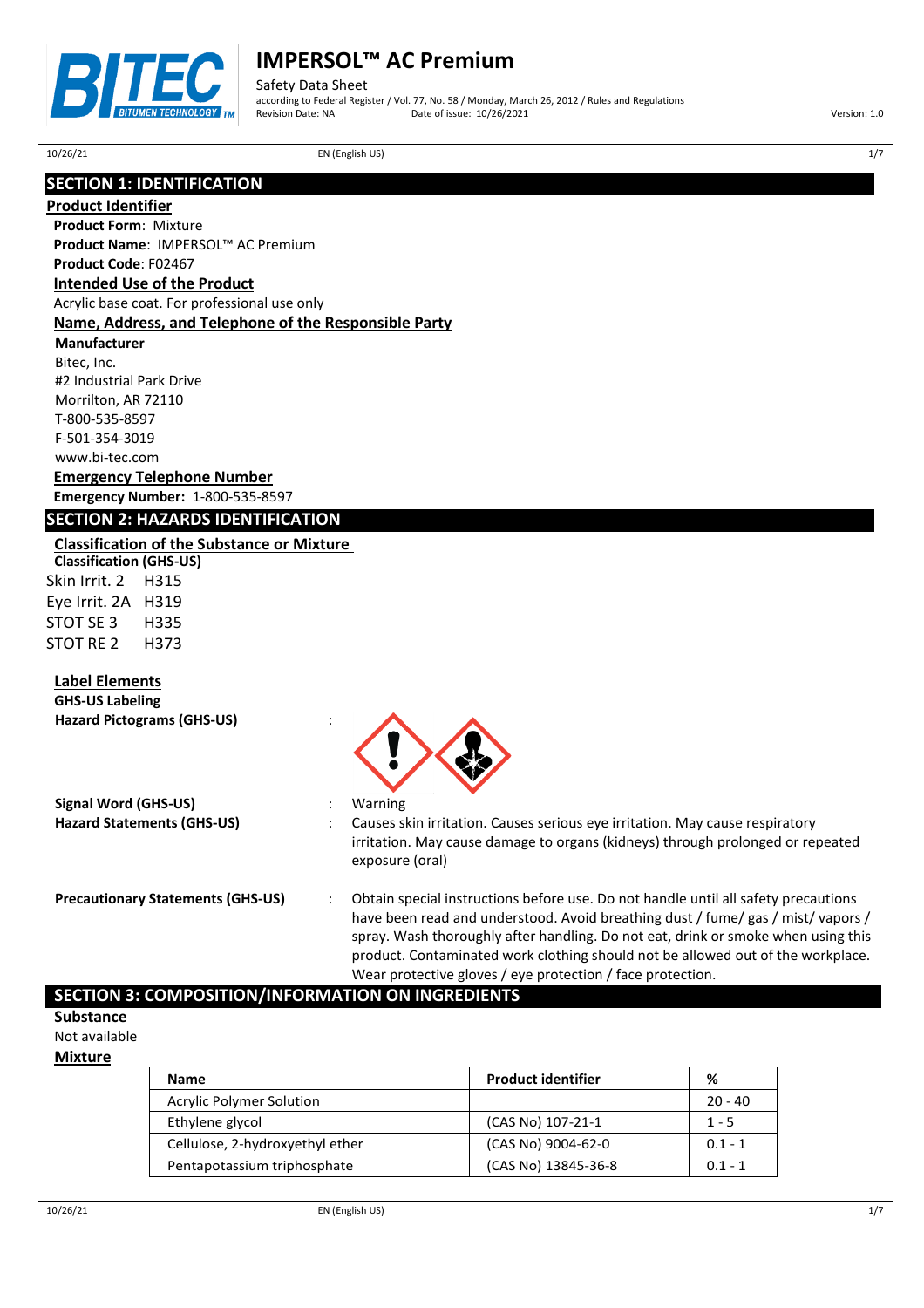#### Safety Data Sheet

According to Federal Register/Vol. 77, No. 58/Monday, March 26, 2012/Rules and Regulations

| <b>Name</b>                                        | <b>Product identifier</b> | %         |
|----------------------------------------------------|---------------------------|-----------|
| 2,2,4-Trimethylpentane-1,3-diol<br>monoisobutyrate | (CAS No) 25265-77-4       | $0.1 - 1$ |

## **SECTION 4: FIRST AID MEASURES**

### **Description of First Aid Measures**

**First-aid Measures General**: If exposed or concerned, get medical attention/advice. Show this safety data sheet to the doctor in attendance. Wash contaminated clothing before re-use. Never give anything to an unconscious person.

**First-aid Measures After Inhalation**: Remove to fresh air and keep at rest in a position comfortable for breathing. Get medical attention. If breathing is difficult, supply oxygen. If breathing has stopped, give artificial respiration.

**First-aid Measures After Skin Contact**: Remove affected clothing and wash all exposed skin with water for at least 15 minutes. Get medical attention immediately.

**First-aid Measures After Eye Contact**: Immediately flush with plenty of water for at least 15 minutes. Remove contact lenses if present and easy to do so. Get medical attention immediately. Continue rinsing.

**First-aid Measures After Ingestion**: rinse mouth thoroughly. Do not induce vomiting without advice from poison control center or medical professional. Get medical attention immediately.

## **SECTION 5: FIRE-FIGHTING MEASURES**

#### **Extinguishing Media**

**Suitable Extinguishing Media:** Use extinguishing measures that are appropriate to local circumstances and the surrounding environment.

**Unsuitable Extinguishing Media:** Do not use a heavy water stream.

### **Special Hazards Arising from the Substance or Mixture**

**Fire Hazard:** Product is not flammable

**Explosion Hazard:** Product is not explosive.

**Reactivity:** Hazardous reactions will not occur under normal conditions.

#### **Advice for Firefighters**

Use water spray or fog for cooling exposed containers. Exercise caution when fighting any chemical fire. Do not dispose of firefighting water in the environment. Vapors are heavier than air and may travel long distances along the ground to an ignition source and flash back.

**Firefighting Instructions:** Exercise caution when fighting any chemical fire.

**Protection During Firefighting:** Do not enter fire area without proper protective equipment, including respiratory protection. **Hazardous Combustion Products:** Carbon oxides (CO, CO2).

#### **Reference to Other Sections**

Refer to section 9 for flammability properties.

## **SECTION 6: ACCIDENTAL RELEASE MEASURES**

### **Personal Precautions, Protective Equipment and Emergency Procedures**

**General Measures**: handle in accordance with good industrial hygiene and safety practice. Remove ignition sources.

#### **For Non-emergency Personnel**

**Protective Equipment:** Use appropriate personal protection equipment (PPE).

**Emergency Procedures:** Evacuate unnecessary personnel.

### **For Emergency Responders**

**Protective Equipment:** Equip cleanup crew with proper protection.

**Emergency Procedures:** Ventilate area.

### **Environmental Precautions**

Prevent entry to sewers and public waters.

### **Methods and Material for Containment and Cleaning Up**

**For Containment:** Contain with dikes or absorbents to prevent migration and entry into sewers or streams. Absorb and/or contain spill with inert material.

**Methods for Cleaning Up:** Clear up spills immediately and dispose of waste safely.

### **Reference to Other Sections**

See Heading 8, Exposure Controls and Personal Protection.

### **SECTION 7: HANDLING AND STORAGE**

### **Precautions for Safe Handling**

**Hygiene Measures:** Wash hands and other exposed areas with mild soap and water before eating, drinking or smoking and when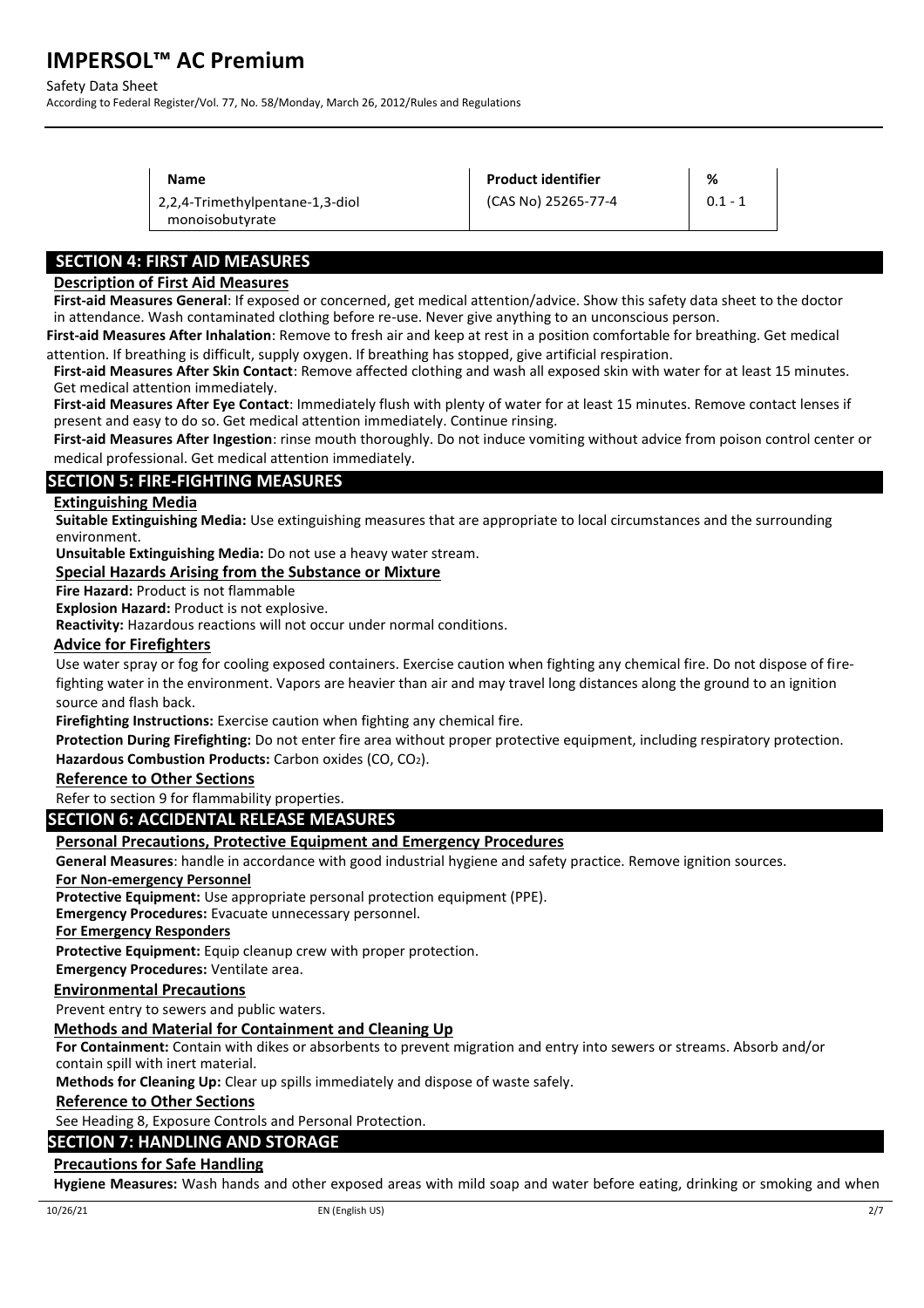Safety Data Sheet

According to Federal Register/Vol. 77, No. 58/Monday, March 26, 2012/Rules and Regulations

leaving work. Do not handle until all safety precautions have been read and understood. Handle in accordance with good industrial hygiene and safety procedures. Keep container closed when not in use. Keep away from heat, hot surfaces, sparks, open flames and other ignition sources. No smoking

### **Conditions for Safe Storage, Including Any Incompatibilities**

**Storage Conditions:** Store in dry, well-ventilated area. Keep container closed when not in use. Keep away from heat, hot surfaces, sparks, open flames and other ignition sources. No smoking.

**Incompatible Materials:** No known incompatibles for this product.

**Storage Area:** Store locked up. Store in a well-ventilated place.

**Storage Temperature:** > 0 °C (32°F)

**Special Rules on Packaging:** Keep only in original container.

## **SECTION 8: EXPOSURE CONTROLS/PERSONAL PROTECTION**

| <b>Control Parameters</b>    |                                       |                         |  |
|------------------------------|---------------------------------------|-------------------------|--|
| Ethylene glycol (107-21-1)   |                                       |                         |  |
| Mexico                       | OEL Ceiling (mg/m <sup>3</sup> )      | $100 \text{ mg/m}^3$    |  |
| <b>USA ACGIH</b>             | ACGIH Ceiling (mg/m <sup>3</sup> )    | $100 \,\mathrm{mg/m^3}$ |  |
| Alberta                      | OEL Ceiling (mg/m <sup>3</sup> )      | $100 \,\mathrm{mg/m^3}$ |  |
| <b>British Columbia</b>      | OEL Ceiling (mg/m <sup>3</sup> )      | $100 \text{ mg/m}^3$    |  |
| <b>British Columbia</b>      | <b>OEL Ceiling (ppm)</b>              | 50 ppm                  |  |
| <b>British Columbia</b>      | OEL STEL (mg/m <sup>3</sup> )         | 20 mg/m <sup>3</sup>    |  |
| <b>British Columbia</b>      | OEL TWA (mg/m <sup>3</sup> )          | $10 \text{ mg/m}^3$     |  |
| Manitoba                     | OEL Ceiling (mg/m <sup>3</sup> )      | $100 \text{ mg/m}^3$    |  |
| <b>New Brunswick</b>         | OEL Ceiling (mg/m <sup>3</sup> )      | $100 \,\mathrm{mg/m^3}$ |  |
| Newfoundland &<br>Labrador   | OEL Ceiling (mg/m <sup>3</sup> )      | $100 \,\mathrm{mg/m^3}$ |  |
| Nova Scotia                  | OEL Ceiling (mg/m <sup>3</sup> )      | $100 \,\mathrm{mg/m^3}$ |  |
| Nunavut                      | OEL Ceiling (mg/m <sup>3</sup> )      | $127 \,\mathrm{mg/m^3}$ |  |
| Nunavut                      | <b>OEL Ceiling (ppm)</b>              | $50$ ppm                |  |
| Nunavut                      | $\overline{\sf OEL}$ STEL (mg/m $^3)$ | 20 mg/m <sup>3</sup>    |  |
| Nunavut                      | OEL TWA (mg/m <sup>3</sup> )          | $10 \text{ mg/m}^3$     |  |
| Northwest Territories        | OEL Ceiling (mg/m <sup>3</sup> )      | $127 \,\mathrm{mg/m^3}$ |  |
| Northwest Territories        | <b>OEL Ceiling (ppm)</b>              | $\overline{5}0$ ppm     |  |
| <b>Northwest Territories</b> | OEL STEL (mg/m <sup>3</sup> )         | 20 mg/m <sup>3</sup>    |  |
| <b>Northwest Territories</b> | OEL TWA (ppm)                         | 10 ppm                  |  |
| Ontario                      | OEL Ceiling (mg/m <sup>3</sup> )      | $100 \,\mathrm{mg/m^3}$ |  |
| Prince Edward Island         | OEL Ceiling (mg/m <sup>3</sup> )      | $100 \,\mathrm{mg/m^3}$ |  |

| Québec                        | PLAFOND (mg/m <sup>3</sup> )              | $127 \,\mathrm{mg/m^3}$ |  |
|-------------------------------|-------------------------------------------|-------------------------|--|
| Québec                        | PLAFOND (ppm)                             | 50 ppm                  |  |
| Saskatchewan                  | OEL Ceiling (mg/m <sup>3</sup> )          | $100 \,\mathrm{mg/m^3}$ |  |
| Yukon                         | $\overline{OEL$ STEL (mg/m <sup>3</sup> ) | $325 \text{ mg/m}^3$    |  |
| Yukon                         | OEL STEL (ppm)                            | $125$ ppm               |  |
| Yukon                         | OEL TWA $(mg/m3)$                         | $250 \,\mathrm{mg/m^3}$ |  |
| Yukon                         | OEL TWA (ppm)                             | $100$ ppm               |  |
| Titanium dioxide (13463-67-7) |                                           |                         |  |
| Mexico                        | OEL TWA $(mg/m3)$                         | $10 \text{ mg/m}^3$     |  |
| <b>Mexico</b>                 | OEL STEL $(mg/m^3)$                       | $20 \text{ mg/m}^3$     |  |
| <b>USA ACGIH</b>              | ACGIH TWA (mg/m <sup>3</sup> )            | $10 \text{ mg/m}^3$     |  |
| <b>USA OSHA</b>               | OSHA PEL (TWA) (mg/m <sup>3</sup> )       | $15 \text{ mg/m}^3$     |  |
| USA IDLH                      | US IDLH $(mg/m3)$                         | 5000 mg/m <sup>3</sup>  |  |
| Alberta                       | OEL TWA $(mg/m^3)$                        | $10 \text{ mg/m}^3$     |  |
| <b>British Columbia</b>       | OEL TWA (mg/m <sup>3</sup> )              | 3 mg/m <sup>3</sup>     |  |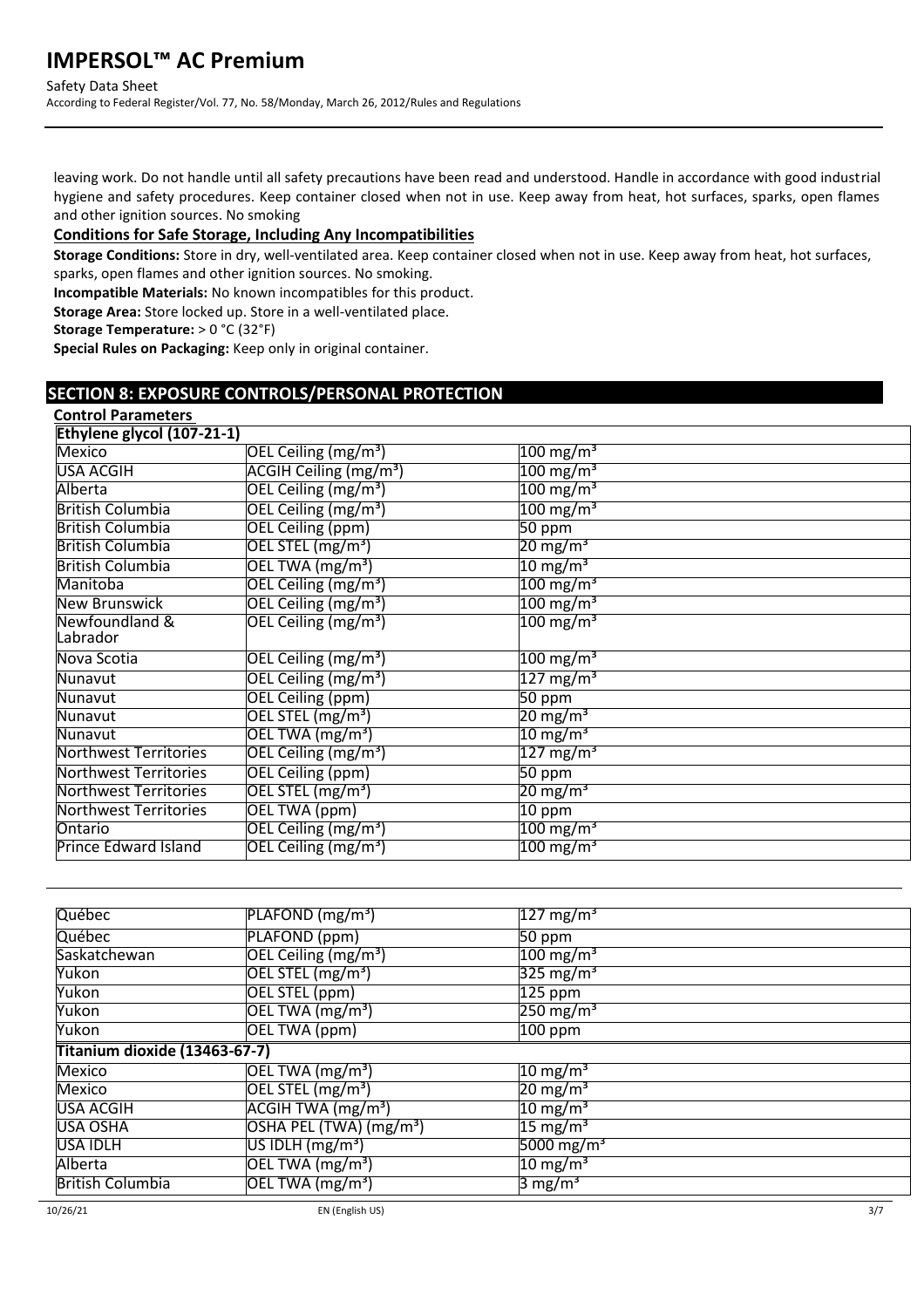### Safety Data Sheet

According to Federal Register/Vol. 77, No. 58/Monday, March 26, 2012/Rules and Regulations

| Manitoba                                             | $\overline{OEL}$ TWA (mg/m <sup>3</sup> ) | 10 mg/m <sup>3</sup>                                                              |
|------------------------------------------------------|-------------------------------------------|-----------------------------------------------------------------------------------|
| <b>New Brunswick</b>                                 | OEL TWA $(mg/m3)$                         | 10 mg/m <sup>3</sup>                                                              |
| Newfoundland & Labrador OEL TWA (mg/m <sup>3</sup> ) |                                           | 10 mg/m $^3$                                                                      |
| Nova Scotia                                          | OEL TWA (mg/m <sup>3</sup> )              | 10 mg/m <sup>3</sup>                                                              |
| Nunavut                                              | OEL TWA $(mg/m3)$                         | 10 mg/m <sup>3</sup> (total mass)                                                 |
| <b>Northwest Territories</b>                         | OEL TWA $(mg/m3)$                         | 10 mg/m <sup>3</sup> (total mass)                                                 |
| Ontario                                              | [OEL TWA (mg/m <sup>3</sup> )]            | $10 \text{ mg/m}^3$                                                               |
| <b>Prince Edward Island</b>                          | $\overline{OEL TWA (mg/m^3)}$             | $10 \text{ mg/m}^3$                                                               |
| Québec                                               | VEMP (mg/m <sup>3</sup> )                 | 10 mg/m <sup>3</sup> (containing no Asbestos and $\leq$ 1%<br>Crystalline silica) |
| Saskatchewan                                         | OEL STEL $(mg/m3)$                        | $20 \text{ mg/m}^3$                                                               |
| Saskatchewan                                         | [OEL TWA (mg/m <sup>3</sup> )]            | 10 mg/m <sup>3</sup>                                                              |
| Yukon                                                | $[OEL$ STEL $(mg/m3)$                     | $20 \text{ mg/m}^3$                                                               |
| Yukon                                                | $\overline{OEL TWA}$ (mg/m <sup>3</sup> ) | 10 mg/m <sup>3</sup>                                                              |

### **Exposure Controls**

**Appropriate Engineering Controls:** Provide adequate ventilation. Where reasonably practicable this should be achieved by the use of local exhaust ventilation and good general extraction. If these are not sufficient to maintain concentrations of particulates and any vapor below occupational exposure limits suitable respiratory protection must be worn. Emergency eyewash stations and safety showers should be available.

**Personal Protective Equipment:** Gloves. Protective goggles. Wear chemically impervious apron over labcoat and full coverage clothing. Insufficient ventilation: wear respiratory protection

**Hand Protection:** Use gloves chemically resistant to this material when prolonged or repeated contact could occur. Gloves should be classified under Standard EN 374 or ASTM F1296. Suggested glove materials are: Neoprene, Nitrile/butadiene rubber, Polyethylene, Ethyl vinyl alcohol laminate, PVC or vinyl. Suitable gloves for this specific application can be recommended by the glove supplier. Change contaminated gloves immediately.

**Eye Protection:** Wear eye protection, including chemical splash goggles and a face shield when possibility exists for eye contact due to spraying liquid or airborne particles.

**Skin and Body Protection:** Wear long sleeves, and chemically impervious PPE/coveralls to minimize bodily exposure **Respiratory Protection:** Wear a NIOSH-approved (or equivalent) full-facepiece airline respirator in the positive pressure mode with emergency escape provisions. In case of inadequate ventilation or risk of inhalation of vapors, use suitable respiratory equipment with gas filter (type A2). Use a positive-pressure

air-supplied respirator if there is any potential for an uncontrolled release, exposure levels are not known, or any other circumstances where air-purifying respirators may not provide adequate protection.

**Environmental Exposure Controls:** Do not allow the product to be released into the environment.

**Consumer Exposure Controls:** Do not eat, drink, or smoke during use.

# **SECTION 9: PHYSICAL AND CHEMICAL PROPERTIES**

**Information on Basic Physical and Chemical Properties** 

|                | Liguid                                      |
|----------------|---------------------------------------------|
|                | Slight hydrocarbon                          |
| ٠              | Not determined                              |
|                | Not available                               |
| ٠              | Not determined                              |
|                | 100 °C                                      |
| ٠              | Not available                               |
| ٠              | Not available                               |
| ٠              | Not applicable                              |
|                | Not applicable                              |
| $\ddot{\cdot}$ | 2 mm Hg at $20^{\circ}$ C (68 $^{\circ}$ F) |
|                | Heavier than air                            |
| ÷              | Not available                               |
|                |                                             |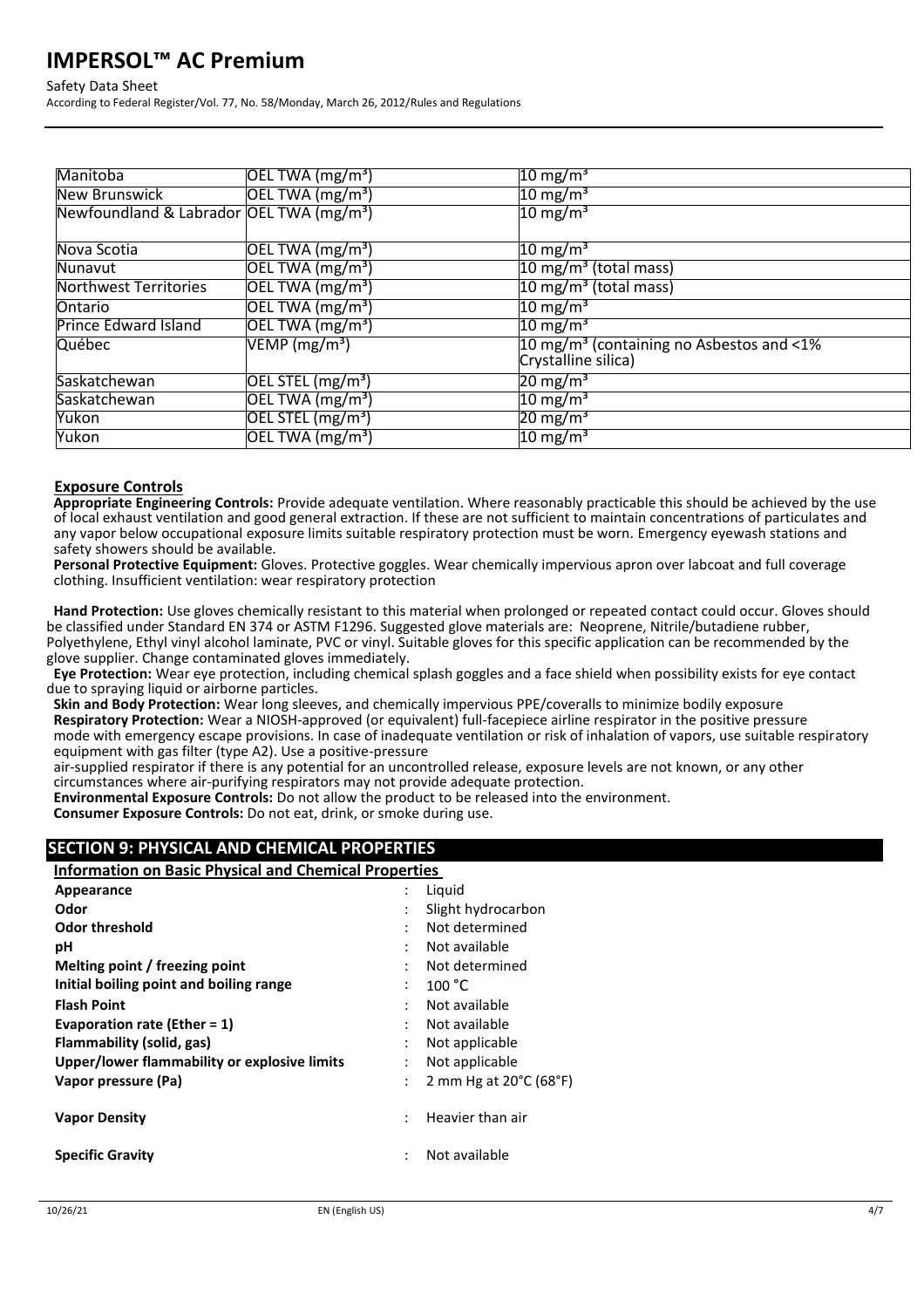Safety Data Sheet

According to Federal Register/Vol. 77, No. 58/Monday, March 26, 2012/Rules and Regulations

| <b>Solubility in Water</b>                       | ÷                    | soluble in water  |
|--------------------------------------------------|----------------------|-------------------|
| Partition coefficient n-octonal/water (Log Know) | $\ddot{\phantom{a}}$ | Not Measured      |
| <b>Auto-ignition temperature</b>                 |                      | Not available     |
| Decomposition temperature                        | ÷                    | Not available     |
| Viscosity (cSt)                                  |                      | No data available |

## **SECTION 10: STABILITY AND REACTIVITY**

**Reactivity:** Hazardous reactions will not occur under normal conditions.

**Chemical Stability:** Stable under normal circumstances.

**Possibility of Hazardous Reactions:** No data available**.**

**SECTION 11: TOXICOLOGICAL INFORMATION**

**Conditions to Avoid:** Direct sunlight. Extremely high or low temperatures.

**Incompatible Materials:** None known.

**Hazardous Decomposition Products:** When heated, material emits irritating fumes.

# **11.1. Information on toxicological effects Information on Toxicological Effects - Product Acute Toxicity:** Not classified **LD50 and LC50 Data:** Not available **Skin Corrosion/Irritation:** Causes skin irritation. **Serious Eye Damage/Irritation:** Causes serious eye irritation. **Respiratory or Skin Sensitization:** Not classified Germ Cell Mutagenicity: Not classified Teratogenicity: Not available **Carcinogenicity:** Not classified **Specific Target Organ Toxicity (Repeated Exposure):** May cause damage to organs (kidneys) through prolonged or repeated exposure (oral). **Reproductive Toxicity:** Not classified **Specific Target Organ Toxicity (Single Exposure):** May cause respiratory irritation. **Aspiration Hazard:** Not classified **Symptoms/Injuries After Inhalation:** May cause respiratory irritation. May cause drowsiness or dizziness. **Symptoms/Injuries After Skin Contact:** Causes skin irritation. **Symptoms/Injuries After Eye Contact:** Causes serious eye irritation. Symptoms/Injuries After Ingestion: Ingestion may cause nausea, vomiting and diarrhea. Chronic Symptoms: Causes damage to organs through prolonged or repeated exposure. **Information on Toxicological Effects - Ingredient(s) LD50 and LC50 Data: Aluminum hydroxide (Al(OH)3) (21645-51-2) LD50 Oral Rat**  $\geq$  5000 mg/kg **Water (7732-18-5) LD50 Oral Rat**  $> 90000$  mg/kg **Ethylene glycol (107-21-1) LD50 Oral Rat** 4000 mg/kg **LD50 Dermal Rabbit** 3500 mg/kg **Pentapotassium triphosphate (13845-36-8) LD50 Oral Rat** 2000 mg/kg

**Titanium dioxide (13463-67-7)**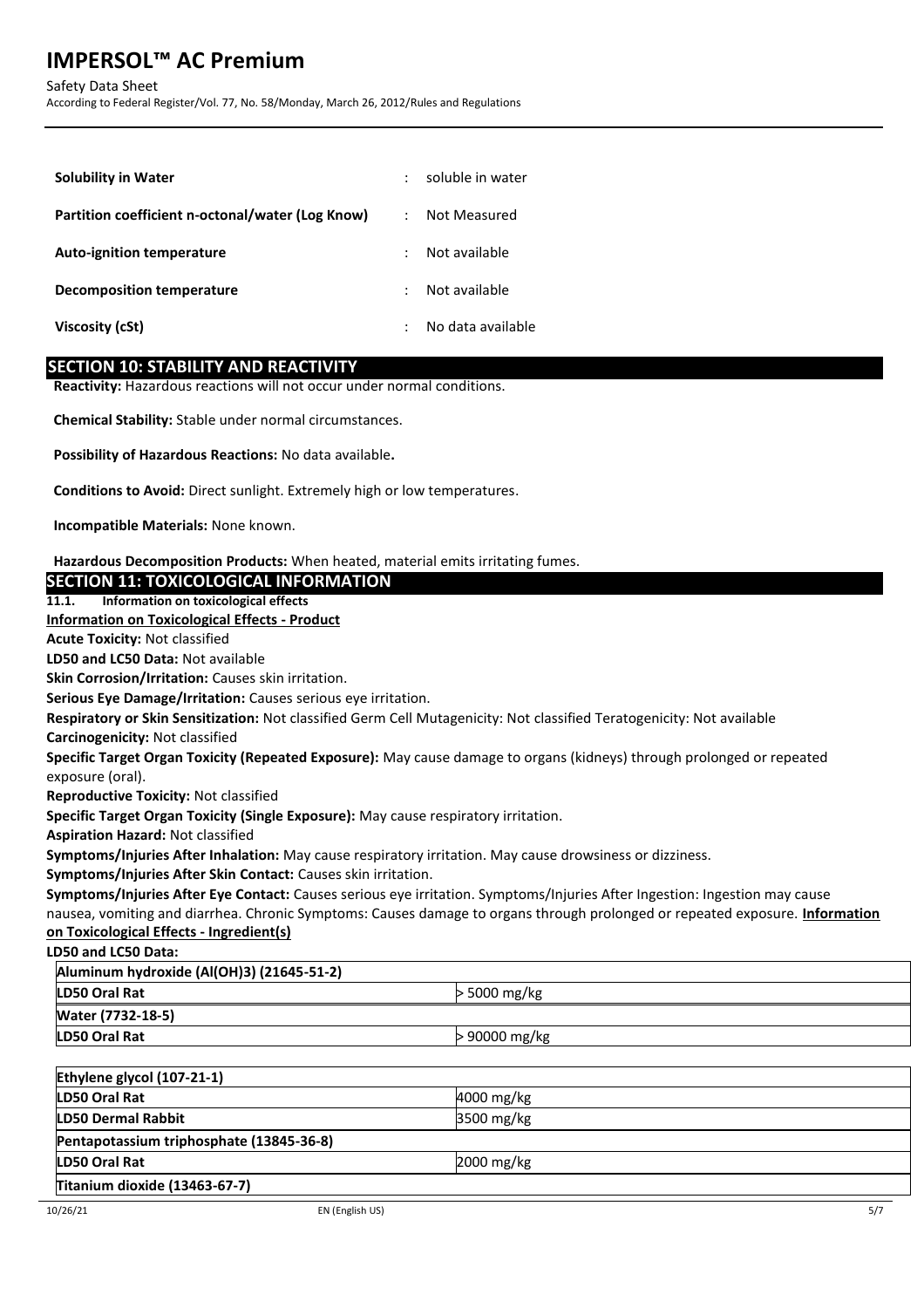Safety Data Sheet

According to Federal Register/Vol. 77, No. 58/Monday, March 26, 2012/Rules and Regulations

| LD50 Oral Rat                                                 | $>10000$ mg/kg   |
|---------------------------------------------------------------|------------------|
| [2,2,4-Trimethylpentane-1,3-diol monoisobutyrate (25265-77-4) |                  |
| LD50 Oral Rat                                                 | $3200$ mg/kg     |
| <b>LD50 Dermal Rat</b>                                        | > 15200 mg/kg    |
| Titanium dioxide (13463-67-7)                                 |                  |
| <b>IARC Group</b>                                             | l <sub>2</sub> B |

## **SECTION 12: ECOLOGICAL INFORMATION**

**12.1. Toxicity**

**Ecology - general** : Aquatic toxicity rating not determined. All possible measures should be taken to prevent release into the environment.

## **12.2. Persistence and degradability**

| <b>IMPERSOL™ AC Premium</b>   |                  |
|-------------------------------|------------------|
| Persistence and degradability | Not established. |

## **12.3. Bioaccumulative potential**

No additional information available

**12.4. Mobility in soil**

No additional information available

## **12.5. Other adverse effects**

An environmental hazard cannot be excluded in the event of unprofessional handling or disposal.

Potentially toxic to aquatic life.

## **SECTION 13: DISPOSAL CONSIDERATIONS**

**Waste Disposal Recommendations:** Dispose of waste material in accordance with all local, regional, national, and international regulations.

## **SECTION 14: TRANSPORT INFORMATION**

**In Accordance with DOT** – Not regulated for transport

**In Accordance with IMDG** – Not regulated for transport

**In Accordance with IATA** – Not regulated for transport

**In Accordance with TDG** – Not regulated for transport

# **SECTION 15: REGULATORY INFORMATION**

## **15.1. US Federal regulations**

**Aluminum hydroxide (Al(OH)3) (21645-51-2)**

Listed on the United States TSCA (Toxic Substances Control Act) inventory

**Water (7732-18-5)**

Listed on the United States TSCA (Toxic Substances Control Act) inventory

**Cellulose, 2-hydroxyethyl ether (9004-62-0)**

Listed on the United States TSCA (Toxic Substances Control Act) inventory

### **Ethylene glycol (107-21-1)**

Listed on the United States TSCA (Toxic Substances Control Act) inventory

| Listed on SARA Section 313 (Specific toxic chemical listings) |                                                                                                                                                                                                                                 |
|---------------------------------------------------------------|---------------------------------------------------------------------------------------------------------------------------------------------------------------------------------------------------------------------------------|
| <b>EPA TSCA Regulatory Flag</b>                               | Y2 - Y2 - indicates an exempt polymer that is a polyester and is made<br>only from reactants included in a specified list of low concern<br>reactants that comprises one of the eligibility criteria<br>for the exemption rule. |
| <b>SARA Section 313 - Emission Reporting</b>                  | 1.0%                                                                                                                                                                                                                            |
| Pentapotassium triphosphate (13845-36-8)                      |                                                                                                                                                                                                                                 |